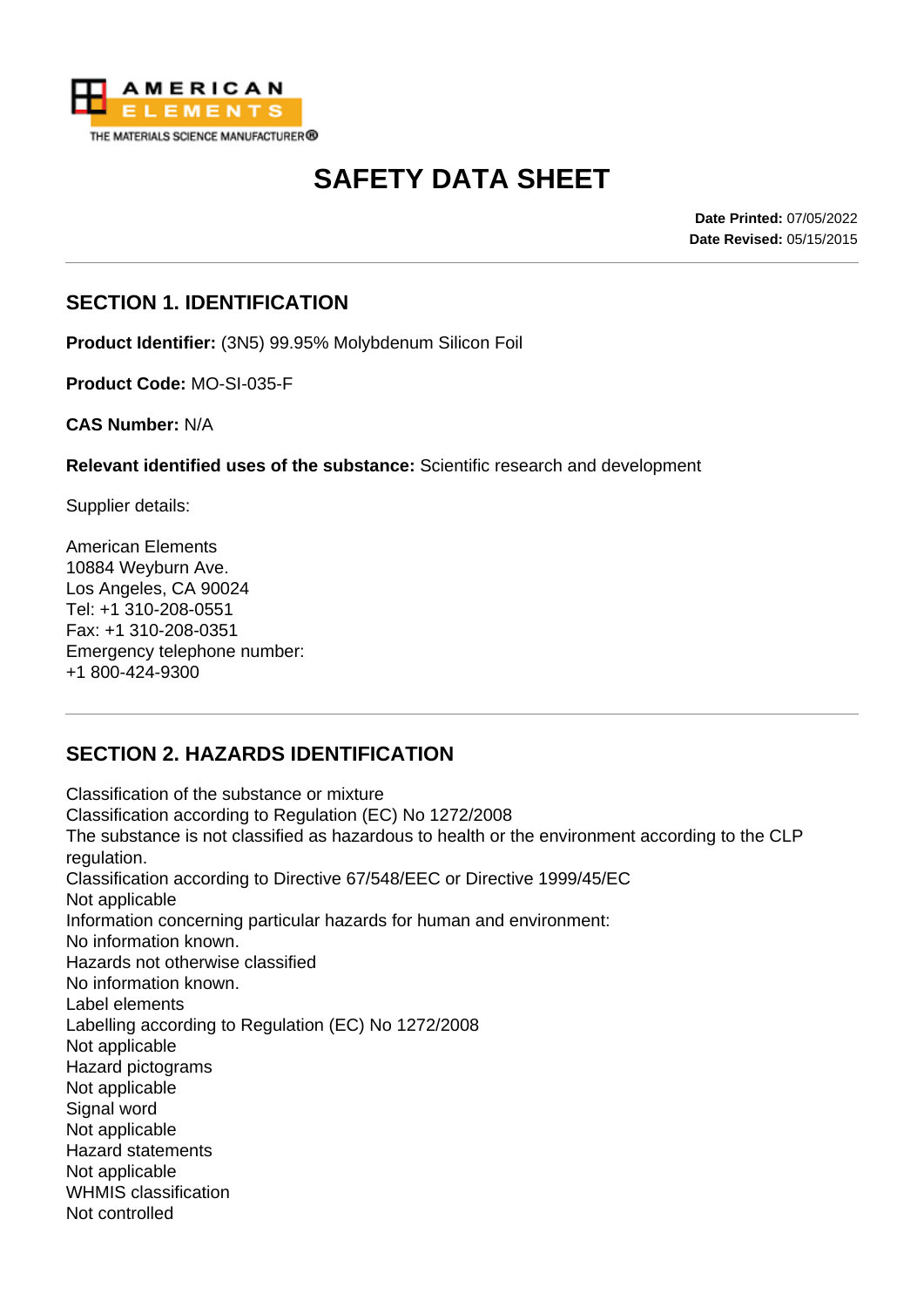Classification system HMIS ratings (scale 0-4) (Hazardous Materials Identification System) Health (acute effects) =  $0$  $Flammability = 0$ Physical Hazard  $= 0$ Other hazards Results of PBT and vPvB assessment PBT: Not applicable. vPvB: Not applicable.

#### **SECTION 3. COMPOSITION/INFORMATION ON INGREDIENTS**

Chemical characterization: Substances CAS# Description: 7439-98-7 Molybdenum Identification number(s): EC number: 231-107-2

7440-21-3 Silicon Identification number(s): EC number: 231-130-8

#### **SECTION 4. FIRST AID MEASURES**

Description of first aid measures General information No special measures required. After inhalation Seek medical treatment in case of complaints. After skin contact Generally the product does not irritate the skin. After eye contact Rinse opened eye for several minutes under running water. If symptoms persist, consult a doctor. After swallowing If symptoms persist consult doctor. Information for doctor Most important symptoms and effects, both acute and delayed No further relevant information available. Indication of any immediate medical attention and special treatment needed No further relevant information available.

# **SECTION 5. FIREFIGHTING MEASURES**

Extinguishing media Suitable extinguishing agents Special powder for metal fires. Do not use water. For safety reasons unsuitable extinguishing agents **Water** Special hazards arising from the substance or mixture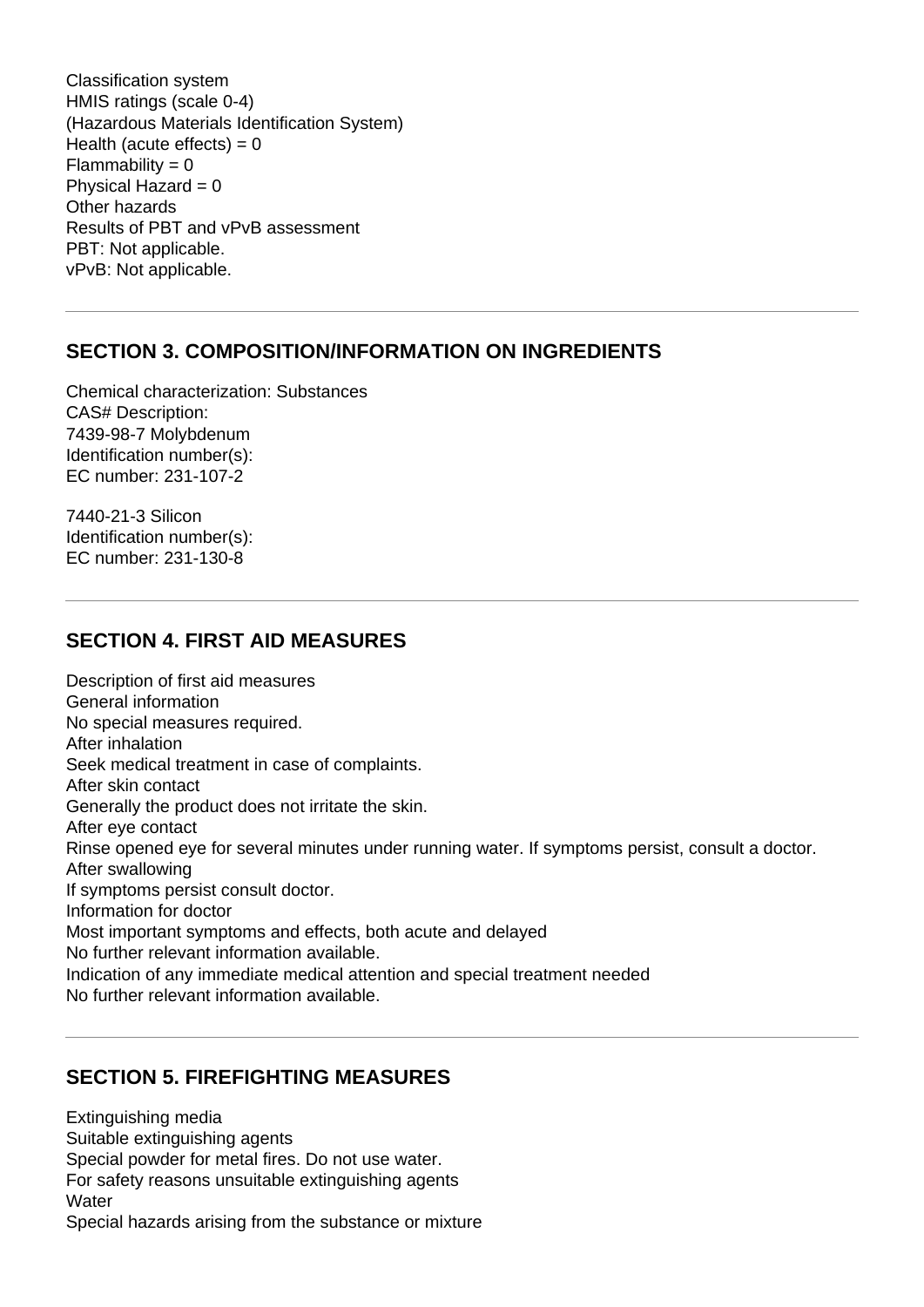If this product is involved in a fire, the following can be released: Molybdenum oxides Silicon oxides Advice for firefighters Protective equipment: No special measures required.

#### **SECTION 6. ACCIDENTAL RELEASE MEASURES**

Personal precautions, protective equipment and emergency procedures Not required. Environmental precautions: Do not allow product to reach sewage system or any water course. Do not allow to penetrate the ground/soil. Methods and material for containment and cleaning up: Pick up mechanically. Prevention of secondary hazards: No special measures required. Reference to other sections See Section 7 for information on safe handling See Section 8 for information on personal protection equipment. See Section 13 for disposal information.

#### **SECTION 7. HANDLING AND STORAGE**

**Handling** 

Precautions for safe handling Keep container tightly sealed. Store in cool, dry place in tightly closed containers. Information about protection against explosions and fires: No special measures required. Conditions for safe storage, including any incompatibilities **Storage** Requirements to be met by storerooms and receptacles: No special requirements. Information about storage in one common storage facility: Do not store together with acids. Store away from oxidizing agents. Further information about storage conditions: Keep container tightly sealed. Store in cool, dry conditions in well sealed containers. Specific end use(s) No further relevant information available.

# **SECTION 8. EXPOSURE CONTROLS/PERSONAL PROTECTION**

Exposure controls Personal protective equipment General protective and hygienic measures The usual precautionary measures for handling chemicals should be followed.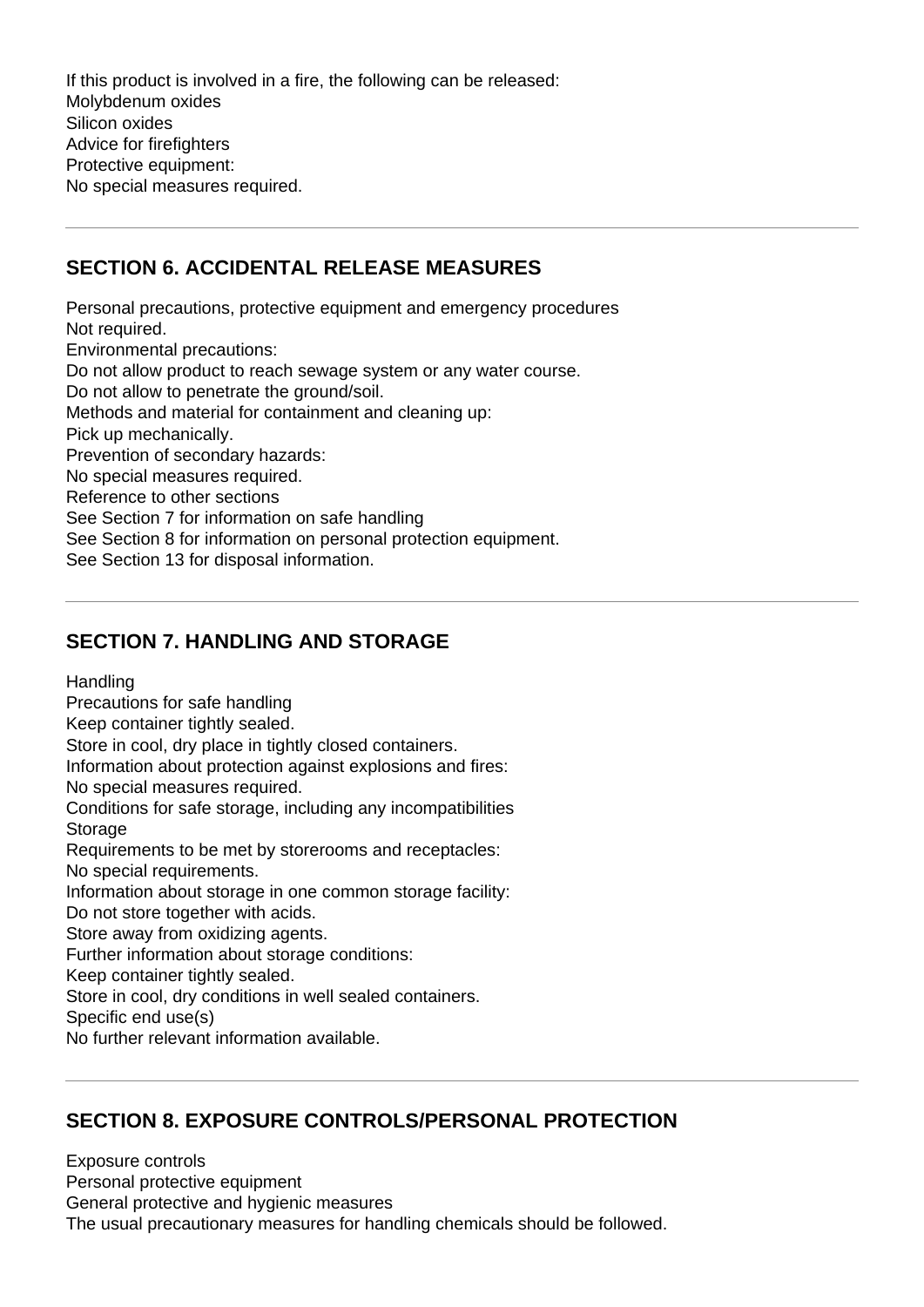Maintain an ergonomically appropriate working environment. Breathing equipment: Not required. Recommended filter device for short term use: Use a respirator with type N95 (USA) or PE (EN 143) cartridges as a backup to engineering controls. Risk assessment should be performed to determine if air-purifying respirators are appropriate. Only use equipment tested and approved under appropriate government standards. Protection of hands: Not required. Material of gloves Nitrile rubber, NBR Penetration time of glove material (in minutes) 480 Glove thickness 0.11 mm Eye protection: Safety glasses Body protection: Protective work clothing.

#### **SECTION 9. PHYSICAL AND CHEMICAL PROPERTIES**

Information on basic physical and chemical properties General Information Appearance: Form: Solid in various forms Odor: Not determined Odor threshold: Not determined. pH-value: Not applicable. Change in condition Melting point/Melting range: Not determined. Boiling point/Boiling range: Not determined. Sublimation temperature / start: Not determined Flammability (solid, gaseous): Not determined. Ignition temperature: Not determined Decomposition temperature: Not determined Auto igniting: Not determined. Danger of explosion: Not determined. Explosion limits: Lower: Not determined Upper: Not determined Vapor pressure: Not applicable. Density at 20 °C (68 °F): Not determined. Relative density: Not determined. Vapor density: Not applicable. Evaporation rate: Not applicable. Solubility in / Miscibility with Water: Not determined Partition coefficient (n-octanol/water): Not determined. Viscosity: dynamic: Not applicable. kinematic: Not applicable Other information No further relevant information available.

# **SECTION 10. STABILITY AND REACTIVITY**

**Reactivity**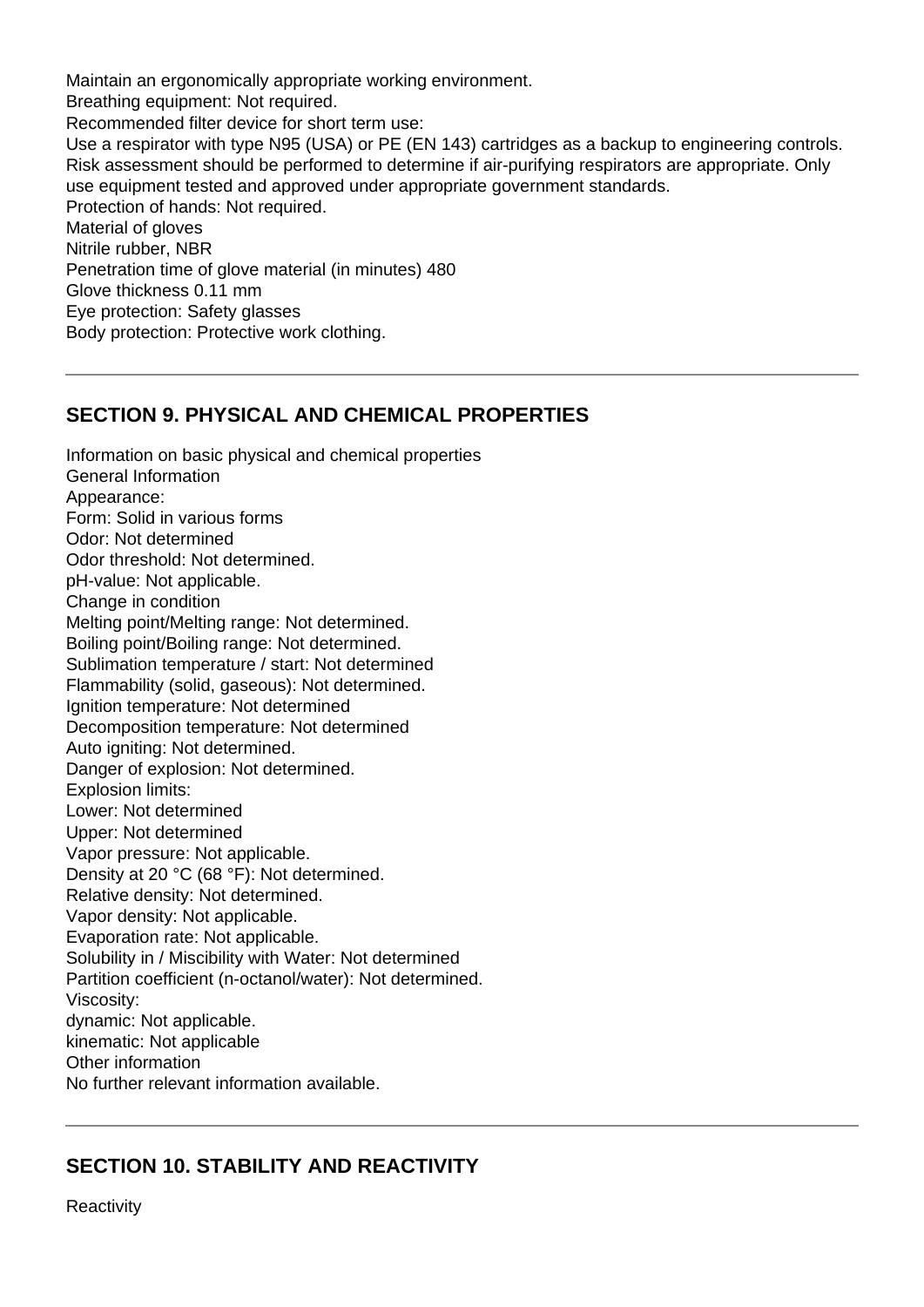No information known. Chemical stability Stable under recommended storage conditions. Thermal decomposition / conditions to be avoided: Decomposition will not occur if used and stored according to specifications. Possibility of hazardous reactions Reacts with strong oxidizing agents Conditions to avoid No further relevant information available. Incompatible materials: Acids Oxidizing agents Hazardous decomposition products: Molybdenum oxides Silicon oxides

# **SECTION 11. TOXICOLOGICAL INFORMATION**

Information on toxicological effects Acute toxicity: The Registry of Toxic Effects of Chemical Substances (RTECS) contains acute toxicity data for this substance. LD/LC50 values that are relevant for classification: No data Skin irritation or corrosion: May cause irritation Eye irritation or corrosion: May cause irritation Sensitization: No sensitizing effects known. Germ cell mutagenicity: The Registry of Toxic Effects of Chemical Substances (RTECS) contains mutation data for this substance. Carcinogenicity: No classification data on carcinogenic properties of this material is available from the EPA, IARC, NTP, OSHA or ACGIH. Reproductive toxicity: The Registry of Toxic Effects of Chemical Substances (RTECS) contains reproductive data for this substance. Specific target organ system toxicity - repeated exposure: No effects known. Specific target organ system toxicity - single exposure: No effects known. Aspiration hazard: No effects known. Subacute to chronic toxicity: The Registry of Toxic Effects of Chemical Substances (RTECS) contains multiple dose toxicity data for this substance. Additional toxicological information: To the best of our knowledge the acute and chronic toxicity of this substance is not fully known. Carcinogenic categories OSHA-Ca (Occupational Safety & Health Administration) Substance is not listed.

# **SECTION 12. ECOLOGICAL INFORMATION**

**Toxicity** Aquatic toxicity: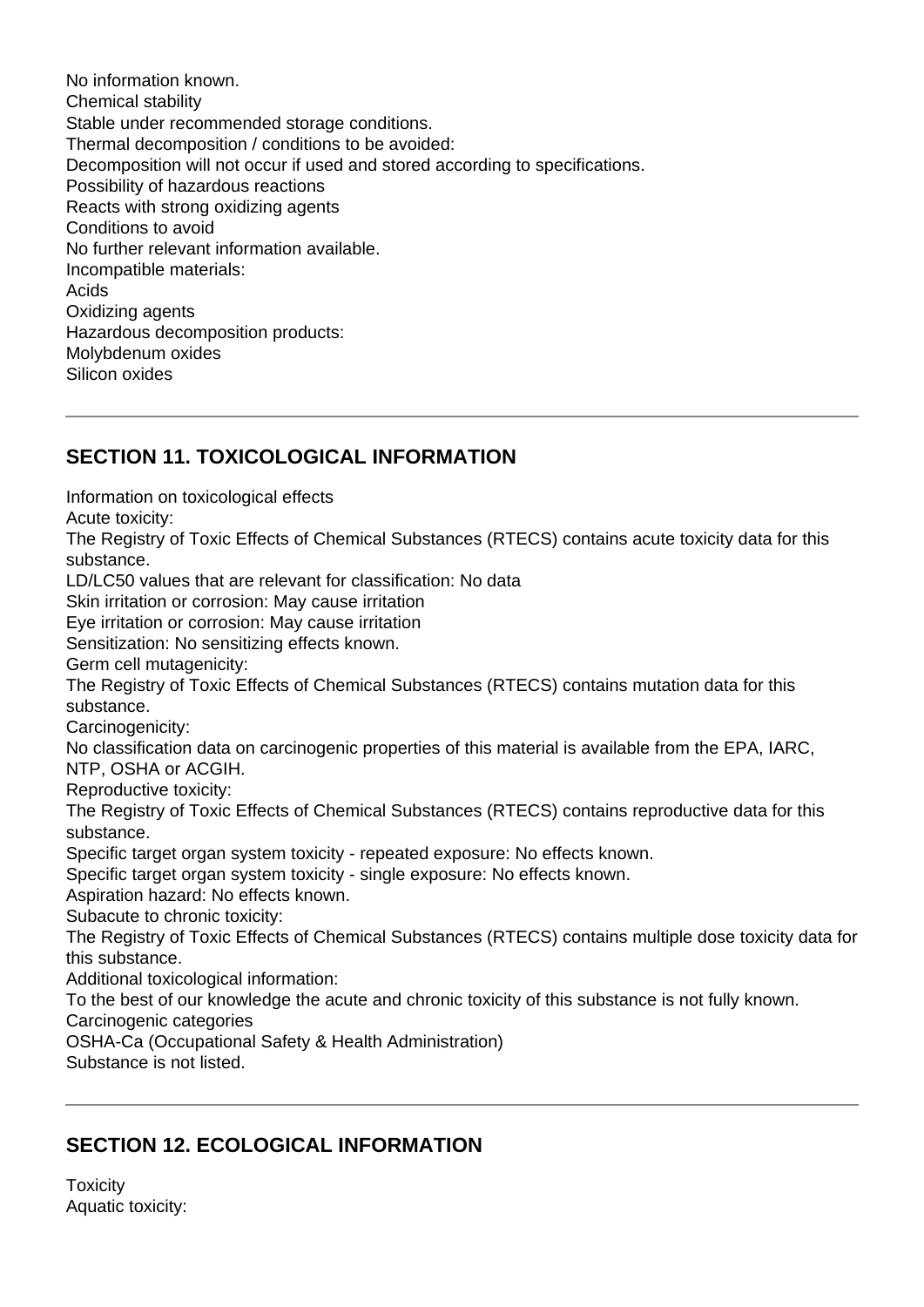No further relevant information available. Persistence and degradability No further relevant information available. Bioaccumulative potential No further relevant information available. Mobility in soil No further relevant information available. Additional ecological information: General notes: Do not allow undiluted product or large quantities to reach ground water, water course or sewage system. Avoid transfer into the environment. Results of PBT and vPvB assessment PBT: Not applicable. vPvB: Not applicable. Other adverse effects No further relevant information available

#### **SECTION 13. DISPOSAL CONSIDERATIONS**

Waste treatment methods Recommendation Consult state, local or national regulations to ensure proper disposal. Uncleaned packagings: Recommendation: Disposal must be made according to official regulations.

#### **SECTION 14. TRANSPORT INFORMATION**

UN-Number DOT, ADN, IMDG, IATA Not applicable UN proper shipping name DOT, ADN, IMDG, IATA Not applicable Transport hazard class(es) DOT, ADR, ADN, IMDG, IATA Class Not applicable Packing group DOT, IMDG, IATA Not applicable Environmental hazards: Not applicable. Special precautions for user Not applicable. Transport in bulk according to Annex II of MARPOL73/78 and the IBC Code Not applicable. Transport/Additional information: DOT Marine Pollutant (DOT):